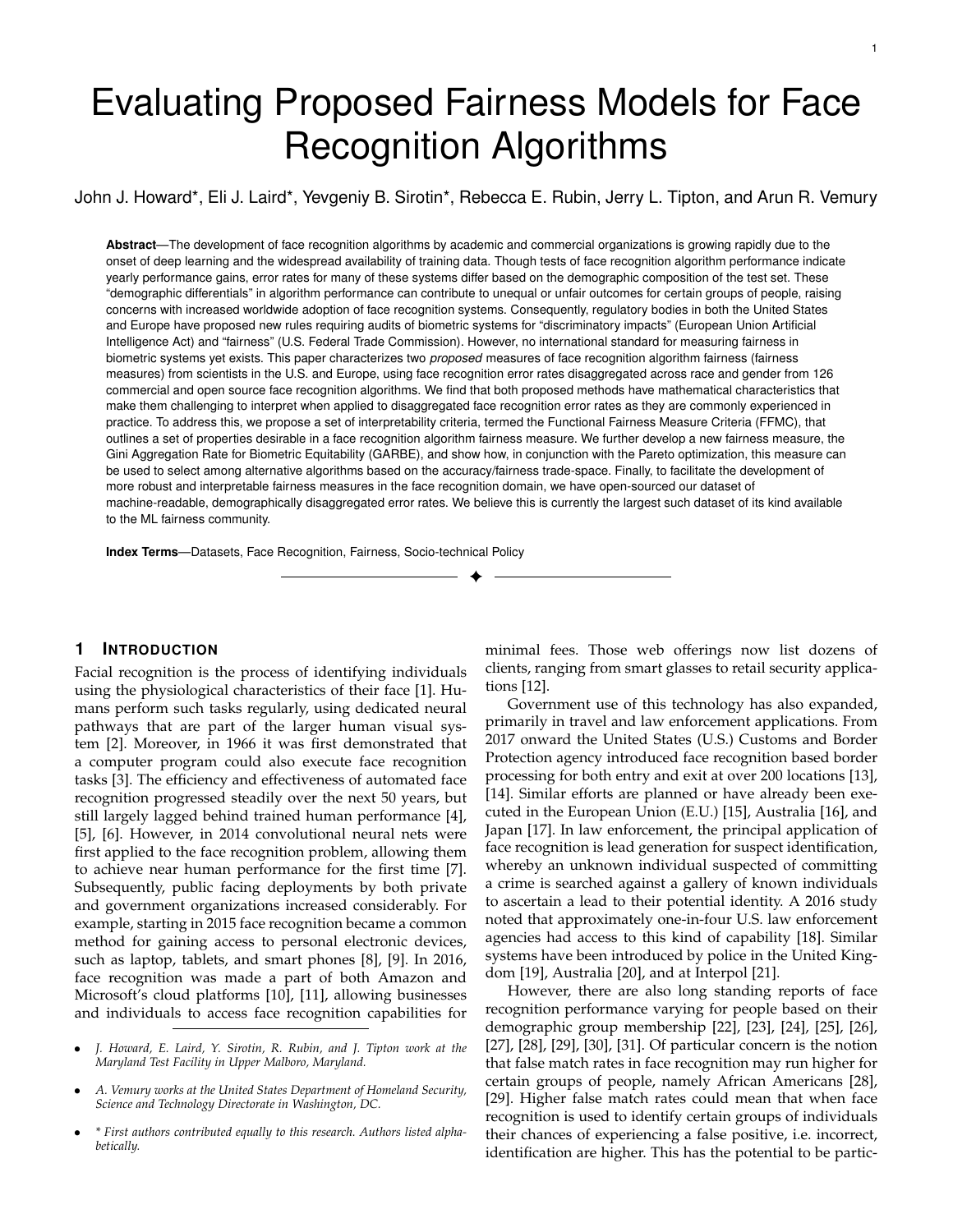ularly impactful in law enforcement use of face recognition. Indeed, in the summer of 2020, three instances of wrongful arrest involving face recognition identifications by law enforcement were reported in the U.S., all of them involving African American Males [32], [33], [34]. These concerns prompted the Association for Computing Machinery, the world's largest body of computer scientists, to urge an immediate suspension to private and governmental use of face recognition technologies, citing ".. clear bias based on ethnic, racial, gender, and other human characteristics.." [35]. Shortly after, in 2021 the Artificial Intelligence Act was introduced in the E.U, which required biometric systems be audited for "discriminatory impacts" [36]. In the same month, the U.S. Federal Trade Commission released new guidance on AI fairness, highlighting that "It's essential to test your algorithm [for discrimination] on the basis of race, gender, or other protected classes" [37].

In response, there has been considerable work around how to train and subsequently demonstrate a "fair" face recognition algorithm. To address the latter, two definitions of "fairness" in face recognition applications were proposed by scientists seeking to quantify the equitability, or lack thereof, of various face recognition algorithms. The first, Fairness Discrepancy Rate (FDR), was proposed by scientists from the Idiap Research Institute, a Swiss artificial intelligence laboratory with a long history of contribution to the field of biometrics [38]. The second, called the Inequity Rate (IR), was proposed by scientists from the U.S. National Institute of Standards and Technology (NIST) [39], a leading scientific body with over 60 years of biometric test and evaluation experience.

To date, neither of these techniques has been extensively utilized in practice or audited using a large corpus of actual face recognition error rates. Further, there has been relatively little work to understand the utility of these measures for scoring the fairness of deployed algorithms or for selecting among alternative algorithms during procurement. To address these gaps, we apply these two fairness measures to error rates disaggregated across race and gender demographic groups from 126 commercial and open source face recognition algorithms and examine their interpretability for scoring or selecting among face recognition algorithms. We further develop a new fairness measure, which addresses the identified interpretability gaps and demonstrate how this new measure can be used in conjunction with an optimization technique known as Pareto efficiency to rapidly down-select algorithms that could be considered for deployment.

The remainder of this manuscript is organized as follows. Section 2 discusses the background information related to this study, such as face recognition, face recognition fairness, and broader fairness efforts in the ML fairness community. Section 3 details the methods used in this audit, including the FDR and IR fairness measures (Sections 3.1 and 3.2, respectively), and also a new fairness measure based on the Gini coefficient, the Gini Aggregation Rate for Biometric Equitability, or GARBE (Section 3.5). Section 3 also highlights a new set of criteria for interpretable fairness measures (Section 3.4) and an algorithm down-select protocol based on Pareto optimization (Section 3.6). Finally Section 4 presents the findings of this fairness measures audit and Section 5 presents our conclusions and a discussion.

## **2 BACKGROUND**

#### **2.1 Face Recognition**

Face recognition algorithms operate by generating numerical representations of faces, referred to as templates. Two face templates can then be compared to produce a similarity score s and if s is greater than some discrimination threshold  $\tau$  the corresponding faces are declared to be a "match" by the algorithm. This process can be used in both identification tasks, where an unknown probe face is matched to a gallery of faces, and face verification tasks, where a single face is matched to a claimed identity. The *false match rate* and the *false non-match rate* are two error rates used to measure the foundational accuracy of face recognition algorithms. The false match rate (FMR) measures the proportion of face comparisons between different identities, or non-mated face pairs, that result in a match. The false non-match rate (FNMR) measures the proportion of face comparisons of the same identity, or mated face pairs, that do not result in a match. FMR and FNMR are specific to a given discrimination threshold  $\tau$ , which is almost universally set so that  $FMR \ll FNMR$ . In this paper, we discuss the notion of face recognition fairness with respect to the false match and false non-match rates.

#### **2.2 Software Fairness Generally**

The fairness of software applications in general has garnered much attention in recent years from organizations across a wide swath of disciplines, including computer science, sociology, policy, and others. This focus on algorithmic fairness has been spurred by cases of disparate outcomes for members of different demographic groups in AI-driven software applications. Cases of differential demographic outcomes have been documented in loan assessment [40], crime prediction [41], [42], and hiring [43]. One of the most notable examples involves the COMPAS system, an algorithm used to predict criminal recidivism. The outcomes from the COMPAS algorithm are provided to some U.S. courts during bail sentencing. However, a study performed by [41], found that the COMPAS algorithm misclassified African-American individuals as 'high risk' nearly twice as much as it did White individuals, resulting in a higher likelihood that African-American defendants were jailed for longer sentences. Another prominent example was a ML powered resume screening tool used by Amazon that was discovered to prefer male candidates over female candidates [44].

These patterns have encouraged efforts across industry, government, and academia to emphasize the develop fair software systems [45]. For example, a 2016 White House report on algorithmic systems and civil rights noted as part of its future directions the importance of "... building systems that support fairness and accountability" [46]. In response, new definitions of "bias" began to emerge along with mitigation techniques. A 2017 survey highlighted a list of 5 cumulative unique definitions of machine learning bias [47]. By 2019, this number had grown to sixteen [48] and the most recent survey (as of this writing) in 2021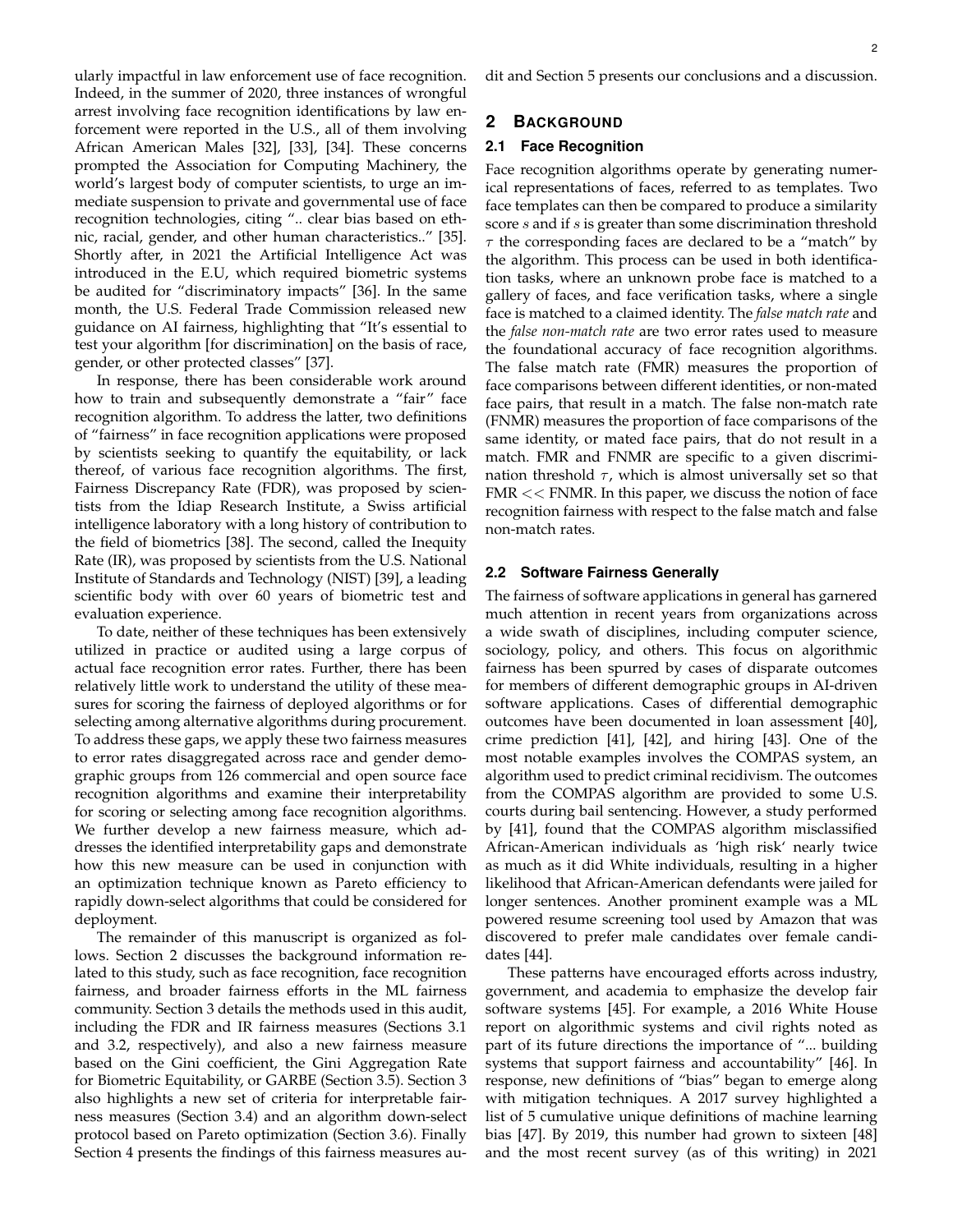documented twenty-three distinct forms of bias that may impact ML systems [49].

Along with the definitions of bias are many competing definitions of algorithm fairness. Indeed, a 2018 study identified no less than twenty different definitions of algorithmic fairness and noted that many of these definitions were "mathematically incompatible" [50]. Others, have made this observation as well [51], [52], [53], [48]. Many of these have historic roots in education testing models developed in the 1960s and 70s [48]. A summative work on the topic broadly classified fairness measures that predict a target variable  $(Y)$ , using a classifier  $(R)$ , where a sensitive attribute is involved (A) into independence  $(R \perp A)$ , separation  $(R \perp A \mid Y)$ , and sufficiency  $(Y \perp A \mid R)$ , although also noting the impossibility of "..imposing any two of them simultaneously..", even at this higher level [54].

# **2.3 Face Recognition Fairness Specifically**

With competing definitions of fairness, it becomes critical to evaluate the merits of each approach in the context of the real-world scenario to which they might be applied. This targeted approach to measuring fairness also also allows the ability to assess fairness in dynamic scenarios where multiple forms of system failure can impact different users in different ways. In these scenarios, it is often not a single fairness measure one must consider, but a set, where the different failure cases are weighed in terms of their impact [55]. Face recognition most certainly meets this criteria, as there are numerous ways in which a system can fail, each with different impacts to different users. In the law enforcement use case in particular, a false positive identification has the resulting harm of possible false arrest and imprisonment for a member of the community. A false negative identification, whereby a known suspect in a database is missed, carries the harm of a suspect continuing to be at large in a given community. The favourable outcome in police use of face recognition is therefore a combination of the probability of two distinct error cases, weighted by some social cost of each error case. The fair outcome is that this favourable outcome occurs equally often across demographic groups. We also note that the target variable  $(Y$  in [54]) in the face recognition application (facial similarity) is often difficult to establish independently of the classifier outcome  $R$ , ruling out classes of fairness definitions based on separation and sufficiency requirements.

In the absence of other domain specific guidance on fairness, scientists from NIST and the Swiss Idiap Research Institute have proposed two independent measures of fairness with respect to differential error rates. These two methods are known as the Inequity Rate and Fairness Discrepancy Rate, respectively and are discussed in detail in the following sections.

# **3 METHODS**

#### **3.1 Fairness Discrepancy Rate**

Fairness Discrepancy Rate (FDR) was proposed by scientists at the Idiap Research Institute, a Swiss artificial intelligence laboratory with a long history of biometrics research in November of 2020 [56]. It was subsequently published in a leading IEEE biometrics journal in August, 2021 [38] as the ".. first figure of merit in this field" and highlights that it "consider[s] the FMR and FNMR trade-off in the demographic differential assessment..". Essentially, this metric advocates for calculating the max difference in false match rate (FMR) and false non-match rate (FNMR) performance between any two demographic groups  $d_i$  and  $d_j$  and a given discrimination threshold  $\tau$ . Those differences are then weighed by parameters  $\alpha$  and  $\beta = 1-\alpha$ , which represent the level of concern applied to differences in FMR and FNMR respectively. The resulting FDR metric is on a scale of 0 to 1, with 1 being "fair" and 0 being "unfair" [56]. The exact equations for calculating FDR are shown in Equations 1 - 3.

$$
A(\tau) = max(|FMR_{d_i}(\tau) - FMR_{d_j}(\tau)|) \ \forall d_i, d_j \in D \quad (1)
$$

$$
B(\tau) = max(|\text{FNMR}_{d_i}(\tau) - \text{FNMR}_{d_j}(\tau)|) \ \forall d_i, d_j \in D \tag{2}
$$

$$
FDR(\tau) = 1 - (\alpha A(\tau) + (1 - \alpha)B(\tau))
$$
 (3)

## **3.2 Inequity Rate**

The Inequity Rate (IR) was proposed by scientists at NIST, a global leader in face recognition performance and testing in March of 2021 [39]. Unlike FDR, the IR metric takes ratio differences between min, max FMR and FNMR rates per demographic groups  $d_i$  and  $d_j$ . It then raises these differences to weighing factors  $\alpha$  and  $(1-\alpha)$  and multiplies the results as shown in Equations 4 - 6.

$$
A(\tau) = \frac{\max_{d_i} FMR_{d_i}(\tau)}{\min_{d_j} FMR_{d_j}(\tau)} \ \ \forall d_i, d_j \in D \tag{4}
$$

$$
B(\tau) = \frac{\max_{d_i} FNMR_{d_i}(\tau)}{\min_{d_j} FNMR_{d_j}(\tau)} \quad \forall d_i, d_j \in D \tag{5}
$$

$$
IR = A(\tau)^{\alpha}B(\tau)^{1-\alpha} \tag{6}
$$

#### **3.3 Data**

Evaluating the properties of summative measures of face recognition fairness requires data. In the case of the FDR and the IR, the data required must have the properties laid out in Table 1.

TABLE 1 Data criteria for summative face recognition fairness metric evaluation

| Criteria       | Description                                |
|----------------|--------------------------------------------|
| C.1            | False match rates                          |
| C.2            | False non-match rates                      |
| C <sub>3</sub> | Criteria C.1 and C.2 at a single threshold |
|                | per algorithm                              |
| C <sub>4</sub> | Criteria C.1 and C.2 dis-aggregated        |
|                | by demographic group                       |
| C.5            | Criteria C.1 - C.4 across a representative |
|                | number of face recognition algorithms      |

We note this is a non-trivial dataset to develop. Most users and developers of face recognition only have access to a small number of algorithms. There are also a limited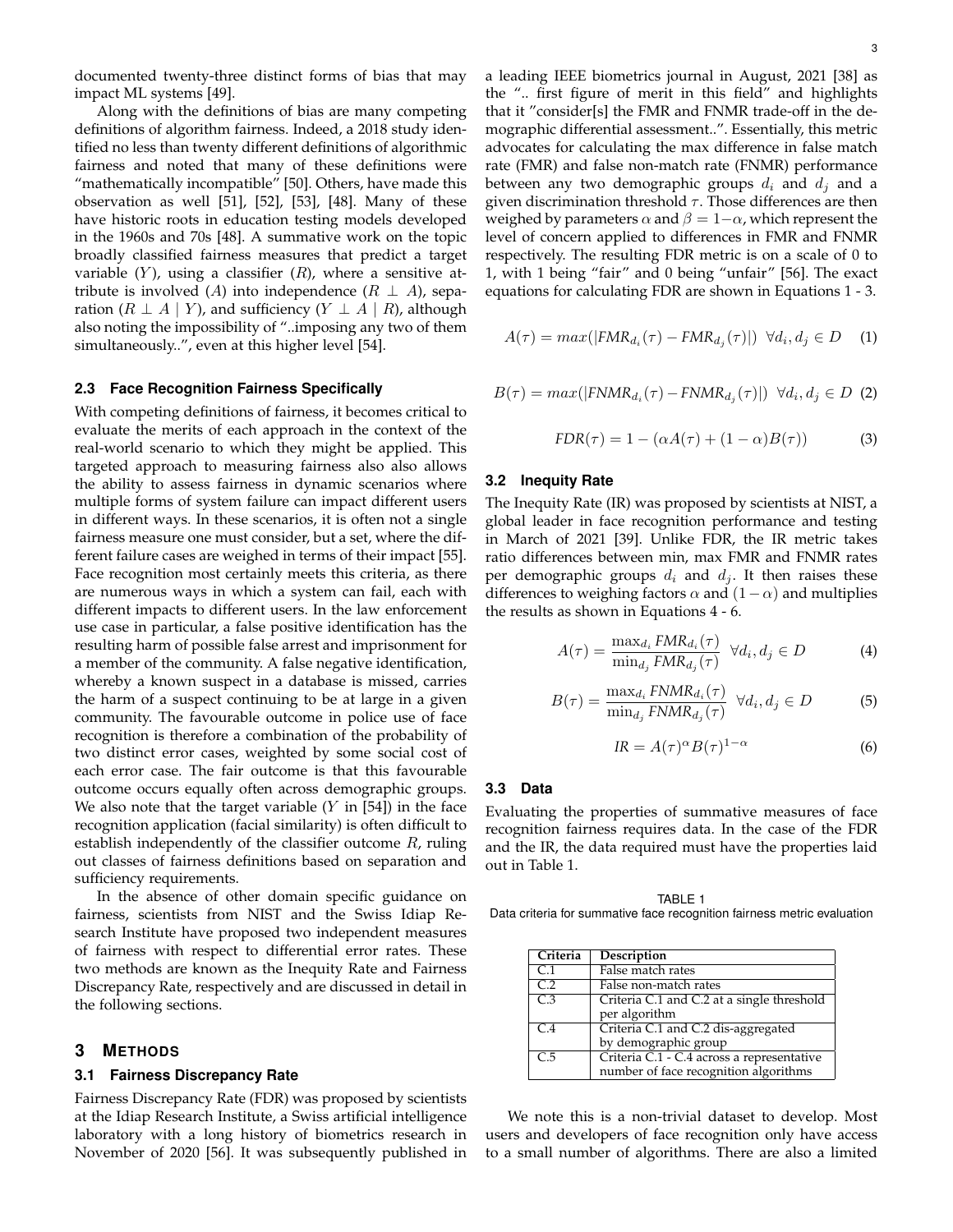

Fig. 1. Sample data from NIST FRVT Part 3: Demographics Report, Annex 15

number of large datasets with ground truth demographic data.

However, there is one organization that evaluates a large number of face recognition algorithms and produces such data. Since 2000, NIST has operated the Face Recognition Vendor Test (FRVT). The FRVT evaluation is open to face recognition companies and researchers from around the world. Applicants submit their face recognition algorithm packaged in a NIST defined API. NIST then runs these algorithms over several large corpora of face images where the identity of the individuals in the photo is known (VISA photos, MUGSHOT photos, WILD photos, etc.). From these face comparisons, various metrics are produced such as false match and non-match rates at various thresholds.

Initial FRVT tests were conducted in 2000, 2002, and 2006 as individual test events [57], [58], [5]. However, since 2018 NIST has run the FRVT evaluation on a "on-going" basis, meaning results are released on a rolling schedule several times a year [59]. Newer versions of the FRVT also produce FNMR and FMR metrics disaggregated by demographic factors, such as sex, country of origin, and age, and a fully separate FRVT report focused on demographic factors was released in 2019 [30]. The metrics contained in the FRVT are copious and represent the largest consolidated source of information on the performance of face recognition algorithm. One section of the report in particular meets the requirements laid out in Table 1. Annex 15 of [30] contains the data shown in Figure 1 for each of the 126 algorithms that were analysed in this 2019 report. They show the mated and nonmated similarity score distribution, as well as the threshold that corresponds to the  $1e^{-5}$  FMR for a single demographic. The other numbers on the horizontal lines are FNMR (plot A) and  $log_{10}(FMR)$  (plot B) metrics for eight

For this work, the values contained in NIST FRVT Part 3, Annex 15 were hand transcribed into a machine readable comma separated value file (CSV). This CSV contains 126 columns (one per algorithm) and 17 rows (algorithm name, 8 false match rates, 8 false non-match rates, one per demographic group). We believe this is currently the largest, machine readable collection of disaggregated face recognition error rates. We have made this dataset available at our organizations GitHub page for the benefit of the ML fairness community (see Acknowledgements Section).

### **3.4 Functional Fairness Measure Criteria**

One primary objective of any proposed fairness measure is to rank classification algorithms by that measure and select the top or "most fair". We argue this objective is aided when the fairness measure has three properties that make the measure intuitive and more easily reasoned about. These properties are listed below. We collectively refer to these three conditions as the Functional Fairness Measure Criteria, or FFMC.

- FFMC.1 The net contributions of FMR and FNMR differentials to the overall fairness measure should be intuitive when using a normal range of risk parameter weights and operationally relevant error rates.
- FFMC.2 There should be recognizable points of reference in the domain of the fairness measure. The easiest way to achieve this objective is to have a bounded fairness measure, with a minimum and maximum possible value.
- FFMC.3 The fairness measure should be calculable when no errors are observed for a demographic group. Particularly in the context of face recognition, as an increasing number of intersectional demographic groups are considered, the likelihood of experiencing a group with a FNMR of zero also increases. Furthermore, in face recognition if cross group FMR numbers are considered, the likelihood of experiencing a group pair with FMR of zero also rises. The fairness measure should be able to be computed in the presence of either one of these conditions.

# **3.5 The Gini Aggregation Rate for Biometric Equitability**

Sections 4.1 and 4.2 examine the properties of the FDR and IR metrics using real, disaggregated face recognition error rates against the FFMC criteria. We find each metric does not fully satisfy the criteria. We thus propose a third fairness aggregation, called the Gini Aggregation Rate for Biometric Equitability (GARBE), inspired by the mathematics of the Gini coefficient. The Gini coefficient is a longstanding measure of statistical dispersion of a set of numbers [60]. First applied to income inequality in the 1910s, it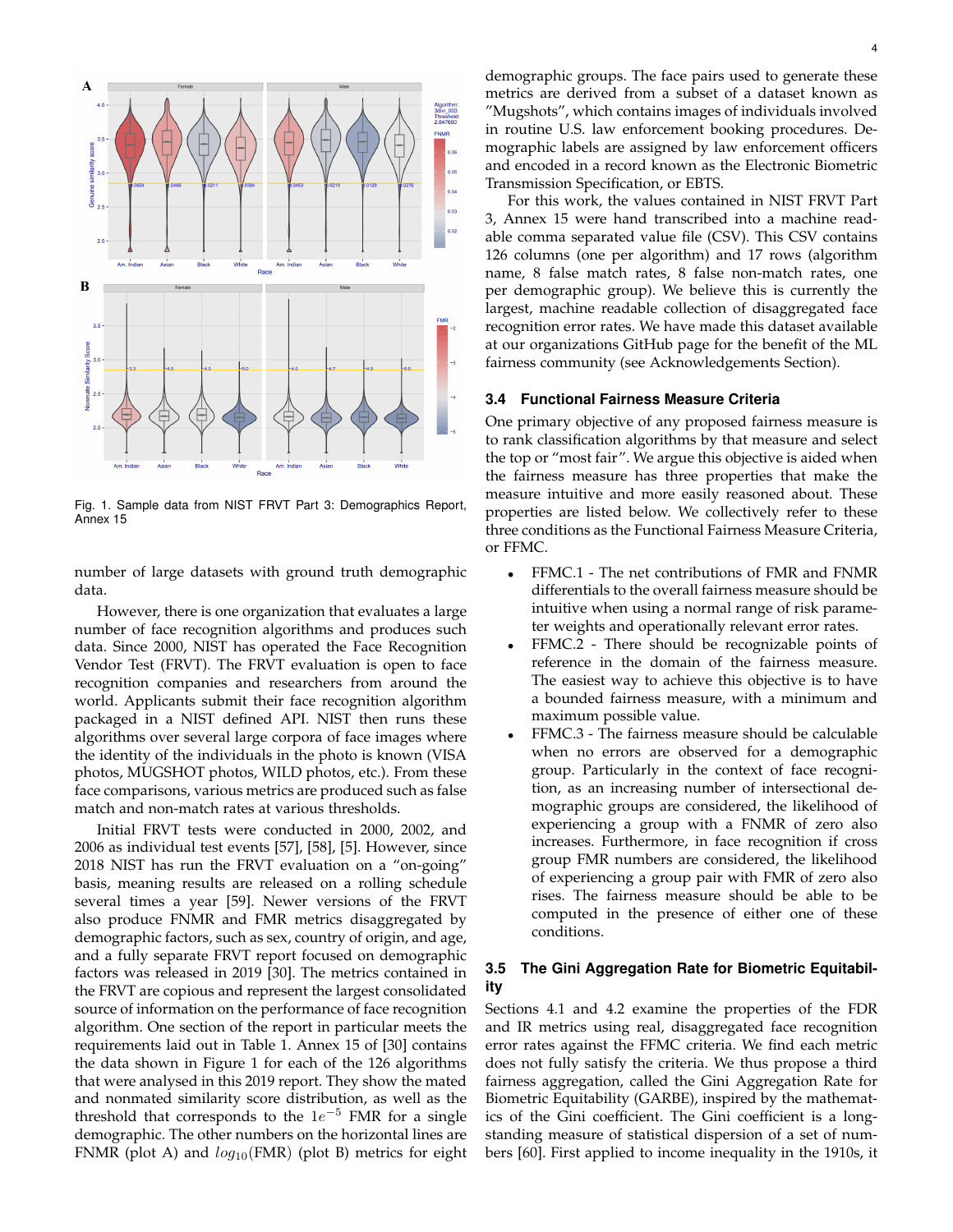

Fig. 2. Sample graph showing Pareto efficient and weakly Pareto efficient performance pairs.

has since been utilized by the United Nations [61], World Bank [62], and Organization for Economic Co-operation and Development [63] as the premiere measure of wealth disparity. Moreover, it has been adopted in a number of other fields, including microbiology [64], cardiology [65], and ecology [66]. The formula for the generic Gini coefficient, given *n* observations of a discrete variable  $x$  is shown in Equation 7. For our purposes, we use a variant that normalizes the upper bound of the sample by  $\frac{n}{n-1}$ . This corrects for downward bias in Gini coefficient calculations when the number of samples is small, as demonstrated in [67].

$$
G_x = \left(\frac{n}{n-1}\right) \left(\frac{\sum_{i=1}^n \sum_{j=1}^n |x_i - x_j|}{2n^2 \bar{x}}\right) \forall d_i, d_j \in D \tag{7}
$$

Given this definition, a simple extension of the Gini coefficient to the face recognition, or general biometric, use case, taking account risk parameters for weighting the impact of a false match versus false non-match error is shown in Equation 9. We coin the term Gini Aggregation Rate for Biometric Equitability (GARBE) to describe this measure.

$$
A(\tau) = G_{FMR_{\tau}}; B(\tau) = G_{FNMR_{\tau}}
$$
\n(8)

$$
GARBE(\tau) = \alpha A(\tau) + (1 - \alpha)B(\tau)
$$
\n(9)

One potential drawback to the approach proposed by Equations 7 - 9 is that various studies have documented grouping effects in Gini calculations that can result in underestimation of numeric dispersion [68], [69]. For example, consider calculating the Gini coefficient as shown in Equation 7 on error counts as experienced across three groups, A, B, and C. For the data  $x = \{5, 5, 10\}$ , the corresponding  $G_x = 0.25$ . However, were we to combine the error counts

for groups A and B such that  $x = \{10, 10\}$  the corresponding would  $G_x$  would be 0. It therefore becomes possible to "cheat the system" by grouping the data in such a way that minimizes the Gini coefficient, giving an impression of a "more fair" system that would not exist had data been grouped otherwise. To discourage the intentional use of grouping to bias comparisons involving Gini coefficients, we recommend the specification of grouping variables and group sizes when reporting calculations of the Gini coefficient and derivatives of the metric, such as GARBE.

# **3.6 The Pareto Curve Optimization with Overall Effectiveness**

As others have noted, fairness is often part of a trade space with another optimization criteria, accuracy [70], [71]. For example, one way to achieve "fairness" in a face recognition system is to simply declare every face pair as non-matching. Each demographic group would therefore have precisely equal FNMRs (100%) and precisely equal FMRs (0%). While fair, this solution is less than desirable when one also considers the overall performance of the system.

One common technique for optimization around multiple performance criteria in economics and engineering is Pareto efficiency. One can say a pair of performance measures for a solution is Pareto efficient if it satisfies the following condition. Given a set of performance measures  $p_1 = \{p_{1,1}, p_{1,2}...p_{1,m}\}\$  and  $p_2 = \{p_{2,1}, p_{2,2}...p_{2,m}\}\$  for  $m$ solutions, a pair  $\{p_{1,n}, p_{2,n}\}$  is Pareto efficient if both of the following conditions is met:

$$
p_{1,n} < p_{1,x} \forall x \in \{1, \dots, m\} \mid x \neq n
$$
\n
$$
p_{2,n} < p_{2,x} \forall x \in \{1, \dots, m\} \mid x \neq n
$$
\n
$$
(10)
$$

Similarly, if a pair of performance measures satisfies one condition but not the other then we can say this pair is weakly Pareto efficient (see Figure 2).

### **4 RESULTS**

## **4.1 Properties of Fairness Discrepancy Rate in Practice**

When we apply the data described in Section 3.3 to the FDR measure (Section 3.1) we see the distribution of FDR measures as shown in Figure 1. We notice that, despite having a theoretical range of 0 to 1, the practical range of the FDR measure, with the alpha and beta set to 0.5, is closer to 0.9 to 1, with over 95% of FDR values falling in that range. This is a straightforward mathematical extension of the fact that, while the act of aggregating error rates makes sense in principle, for the face recognition problem in particular these error rates almost always exist on vastly different scales. For example, using sample data in Figure 1 we see FNMRs ranging from 1.29% to 6.54%. Conversely, the false nonmatch rates are orders of magnitude smaller, ranging from 0.001% (1 $e^{-5}$ ) to approximately 0.05% (10<sup>3.3</sup> = 0.000501). This is generally true of all face recognition error rates found in our dataset (see Figure 3B, note the log scale of the y axis). This has the effect of limiting the FDR measure, for all practical purposes, to 1 minus the difference in FNMR *only*, hence the practical range from 0.9 to 1.0 (FNMR differences typically vary by  $\langle 1\%$  to 10%).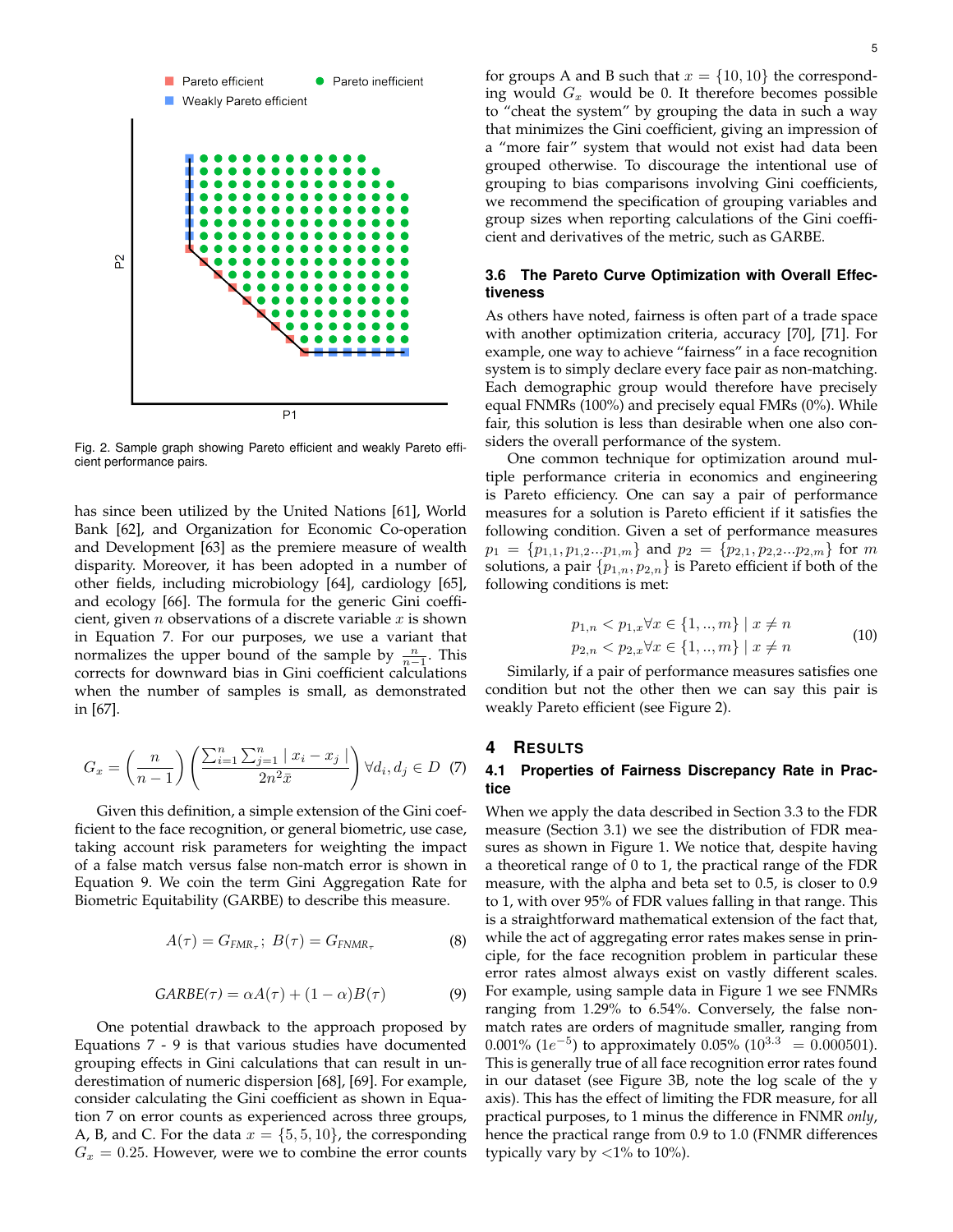

Fig. 3. Fairness Discrepancy Rate values using NIST FRVT Part 3 face recognition error rates. **A.** Overall distribution of FDR values (alpha = 0.5). **B** Magnitude of the alpha and beta terms in Equation 3. **C.** Minimum and maxiumum values for FDR given an alpha setting. Note the convergence of the range as alpha increases. **D.** Relative contribution of the alpha term to the overall FDR value. Note the truncated x scale (0.7 - 1.0) and that the median contribution of the alpha term does not surpass 50% until alpha is set to 0.99.

Furthermore, this aggregation of error rates that exist on significantly different scales has the extended effect of making the risk parameter  $\alpha$  a challenge to configure correctly. Recall from Section 3.1 that alpha is the "weight" of the false match discrepancy in the overall FDR calculation. However, because of the small magnitude of FMR differences, these differences only begin to impact the FDR calculation on an equal scale as FNMR differences when alpha is set to greater than 0.99. Indeed, from Figure 3D we see that the median relative contribution of the FMR difference to the FDR only surpasses 50% when alpha is 0.99 and higher.

### **4.2 Properties of Inequity Rate in Practice**

Because of the ratio rather than aggregation based summative nature of the Inequity Rate (IR) metric, the issues discussed in Section 4.1 are largely absent. The distribution of IR values at the default alpha of 0.5 spans a range from 2.4 to 26.38 with lower values representing is more "fair" algorithms in this metric system (Figure 4A). The  $A(\tau)$  and  $B(\tau)$  terms are on more similar scales, with  $A(\tau)$ typically having a value in the 40 - 50 range and the  $B(\tau)$ term typically ranging from 4 to 9. This more congruous relationship between the  $A(\tau)$  and  $B(\tau)$  terms means the IR reacts to changes in false match rate weight  $(\alpha)$  with IR distributions continuing to span representative portions of the metric space at all values of  $\alpha$  (Figure 4C) and the  $A(\tau)$ term having more of an impact as alpha rises (Figure 4D).

The only challenge to interpreting IR values that arises from this analysis is the unbounded nature of the metric. Because of its multiplicative nature and the exponential risk weights, there is no theoretical upper bound on the IR measure. Although the practical upper limit in this study was 63.1, different face recognition algorithms could, in theory, give IR results that approach infinity. Similarly, this ratio property also has the drawback of making IR incalculable when the min FNMR or FMR for any group is 0.

## **4.3 Properties of the Gini Aggregation for Biometric Equitability in Practice**

The Gini Aggregation for Biometric Equitability (GARBE) measure combines the positive characteristics of the FDR and IR measures. Namely, it's a summative aggregation, meaning the bound can be reasonably controlled but it does not add or subtract error rate values that, in practice, exist on markedly different scales. Instead the GARBE calculates the Gini coeffecient as an approximation to the "spread" or dispersion of these error rates and leverages the fact that the resulting coefficient is already scaled from 0 to 1. This coefficient can then be weighed using the same basic, multiplicative weighing technique utilized in the FDR metric. We see that using a default  $\alpha$  of 0.5, GARBE metrics for algorithms in [30] span about half of the theoretically usable range (0.165 - 0.618, Figure 5A). This range continues to span representative portions of the metric space as false match error weight ( $\alpha$ ) is modulated (Figure 5C). We also note that the  $A(\tau)$  and  $B(\tau)$  terms are the only terms in any of the summative fairness measures presented here that are scaled to the same order of magnitude, with the median  $A(\tau)$  value found at 0.74 and the median  $B(\tau)$  at 0.33 (Figure 5B). Finally, because of the consistent scaling of the Gini coefficient calculation, the relative contribution of the  $A(\tau)$  term to the overall GARBE metric increases approximately linearly as alpha increases (Figure 4D), with the mean contribution of  $A(\tau)$  surpassing the contribution of  $B(\tau)$  when  $\alpha = 0.4$ . Contrast this with Figure 3D where the mean contribution of  $A(\tau)$  did not surpass 0.5 until  $\alpha = 0.99$ .

#### **4.4 In Summary of Summative Fairness Measures**

Table 2 summarizes the three summative fairness measures investigated by this study against the FFMC interpretability requirements laid out in Section 3.4. Because the FDR metric is bounded, we find it is possible to create reference points in its domain. For example, a perfectly fair algorithm (no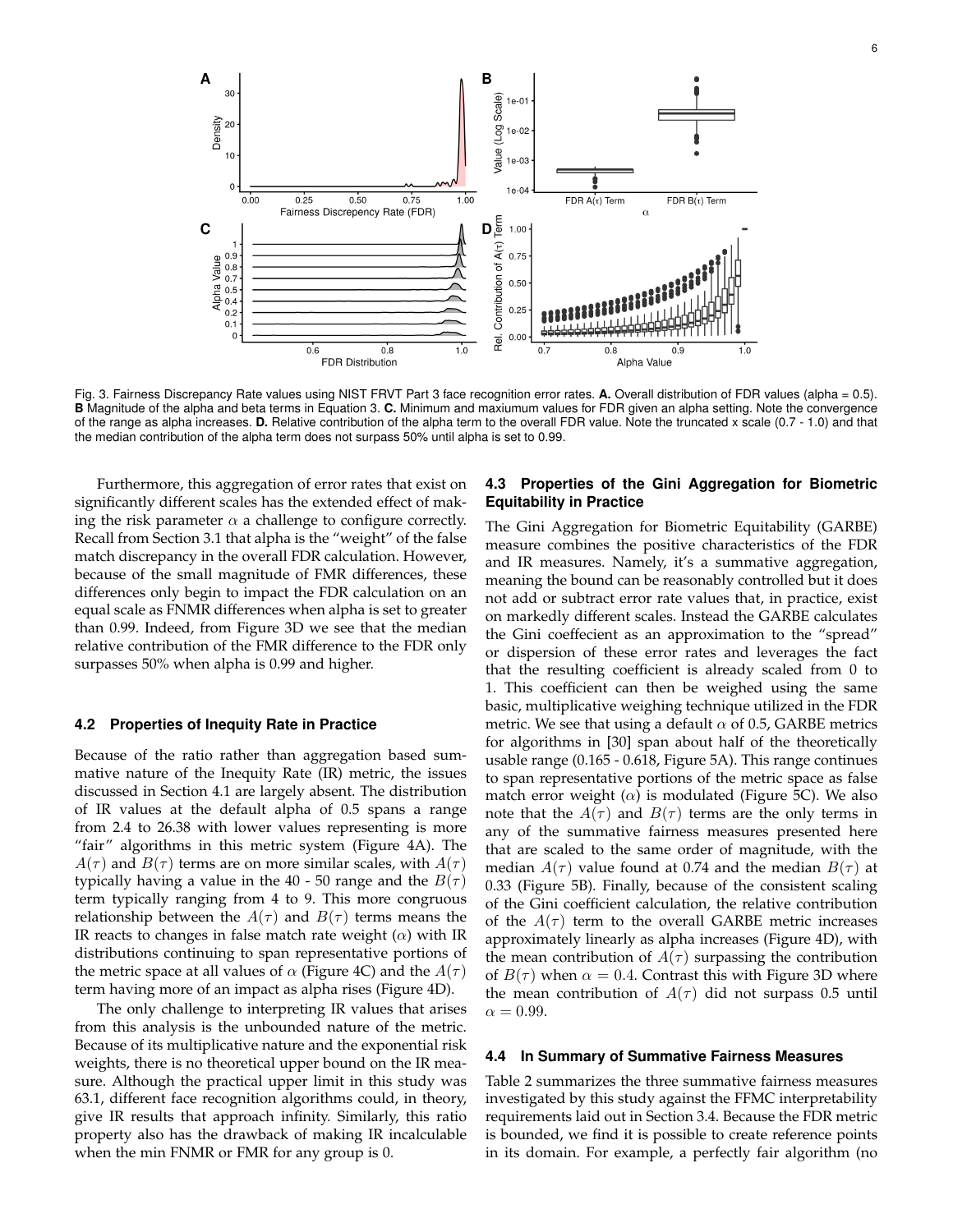

Fig. 4. Inequity Rate (IR) values using NIST FRVT Part 3 face recognition error rates. **A.** Overall distribution of IR values (alpha = 0.5). **B** Magnitude of the alpha and beta terms in Equation 6. **C.** Distribution of IR values given an alpha setting. **D.** Relative contribution of the alpha term to the overall IR value.

differences in group based FNMR or FMR) has a FDR of 1 and an perfectly unfair algorithm (all FNMR or FMR occurring for one group) has a FDR of 0. FDR is also calculable in the presence of zero percent FNMR or FMR. However, the FDR measure's differential terms exist at vastly different scales when using a normal range of risk parameters and operationally relevant error rates (Figure 3B). In face recognition deployments where false match rate differences across group are of concern, the FDR *alpha* term should be set on the scale from  $(0.99, 1)$  in order to allow the contributions from the  $A(\tau)$  term to contribute to the overall FDR measure. This is not documented anywhere outside this audit but is an important point should the FDR measure be used to select fair face recognition algorithms in practice.

The IR fairness measure largely rectifies the scaling issues encountered with FDR measure by taking a ratio as opposed to minmax aggregation of FMR and FNMR numbers. This results in the IR measure having a dynamic range that spans from a supposed minimum of 1 ("fair" algorithm) to a practical maximum of 63.1, in this study. Furthermore, the contribution from  $A(\tau)$  and  $B(\tau)$  are on relatively similar scales when alpha values are set to normal ranges. However, also because of this ratio aggregation, the IR measure can approach  $\infty$  as  $\min_{d_j} \text{FNMR}_{d_j}(\tau)$  or  $\min_{d_j} \text{FMR}_{d_j}(\tau)$  approaches 0 and is indeed incalculable should one of these rates reach 0. Its also challenging to interpret and compare IR values both within and across studies. Because of the unbounded nature of the measure, the most direct approach to establishing a "fair" algorithm is to partition the IR space and select algorithms in the Nth quartile. However, this quartile can shift from study to study, depending on the minimum FNMR and FMR's per group encountered. This makes comparing IR values a challenge should the IR measure be used to select fair face recognition algorithm in practice.

Finally, the GARBE fairness measure, proposed in this study, builds on the strength of the FDR and IR measures. Instead of aggregating minmax FNMR and FMR differences, the GARBE measure weighs and aggregates measures of

dispersion of these error rates, namely the Gini coefficient (Equation 7). This has several advantages. One, this measure is calculable in the presence of error rates being 0. Second, this measure first converts two sets of numbers that exist on markedly different scales to a single common metric space before weighing and aggregating. In this fashion we can both avoid the poor relationship between risk ratios and relative contribution of  $A(\tau)$  and  $B(\tau)$  terms (Figure 3C-D and 5C-D) and retain a bounded domain (Figure 4A &C and 5A & C). Because of these properties, the GARBE measure is able to satisfy all the FFMC criteria. Table 2 summarizes the three fairness measures with respect to the FFMC criteria.

TABLE 2 Summary of Summative Fairness Measures

| <b>FFMC Criteria</b> | <b>FDR</b> | ΙR | <b>GARBE</b> |
|----------------------|------------|----|--------------|
| FFMC 1               |            |    |              |
| FFMC.2               |            |    |              |
| FFMC.3               |            |    |              |

## **4.5 Pareto Curve Optimization with the Gini Aggregation Rate for Biometric Equitability**

Finally, this study advocates for evaluating face recognition algorithms along multiple axes of performance, namely overall effectiveness and fairness, using the Pareto curve method (Section 3.6). This has been proposed in other areas of ML fairness more broadly but this is the first study to specifically promote this technique and demonstrate its utility in the context of face recognition tasks [71], [72], [73].

This technique requires computing both overall effectiveness and a fairness measure. We select the GARBE fairness measure for the reasons outlined in Section 4.4. As a measure of overall performance we select total FNMR across all demographic groups. This value is a weighted average of the error rates as reported in Annex 15 (Section 3.3) and the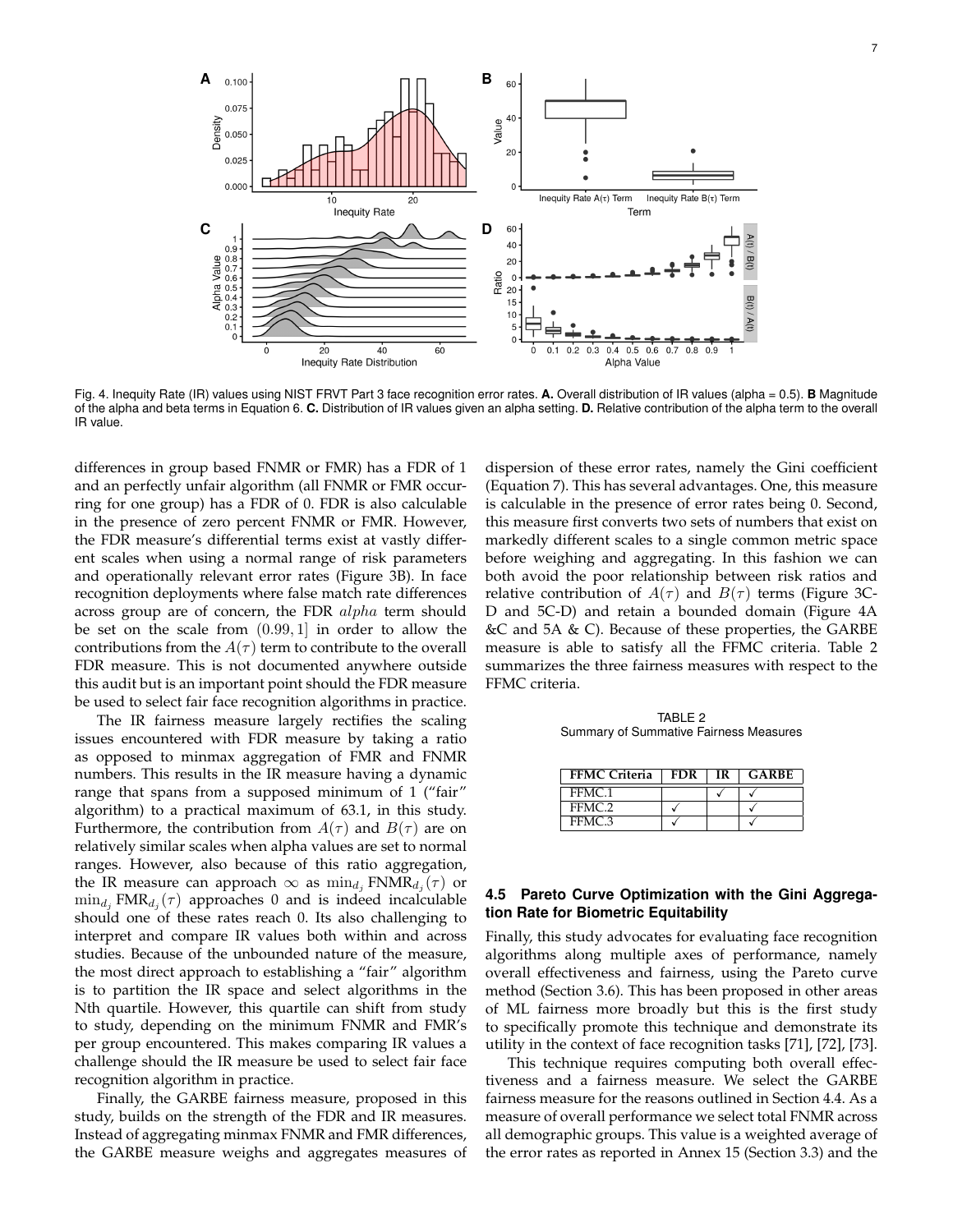

Fig. 5. GARBE values using NIST FRVT Part 3 face recognition error rates. **A.** Overall distribution of GARBE values (alpha = 0.5). **B** Magnitude of the alpha and beta terms in Equation 9. **C.** Distribution of GARBE values given an alpha setting. **D.** Relative contribution of the alpha term to the overall GARBE value.

mated comparison counts, also provided in the introductory material to Annex 15 of [30].

This result is shown in Figure 6, with overall performance (FNMR) plotted on the x axis and the GARBE fairness measure plotted on the y axis. Each point represents an algorithm, while the Pareto efficient algorithms are connected with a red line and have their names printed. We note the Pareto frontier provides a perceptive means of down-selecting which algorithms should be considered in this optimization space. Any algorithm not on the Pareto frontier can be discarded, as there exists another selection that is either mathematically more fair or better performing. This effectively reduces the search space for the "optimal" algorithm from the 126 algorithms tested in [30] to the 9 on the Pareto frontier, a savings of over 90%. Additionally, if we further refine our search to algorithms that had very good performance overall, we only have to consider the six algorithms in the inset of Figure 6. Algorithm didiglobalface-001 is the highest performing in this space, having achieved the lowest overall FNMR of ∼0.0022. However, it is also the least fair of the Pareto efficient set, having achieved the highest GARBE measure of ∼0.54. Conversely, algorithm intellifusion-001 was the least performative of this set, with a total FNMR of ∼0.0038, but it also had a somewhat improved GARBE fairness measure at ∼0.37. Whether this trade-off of a 0.0016 increase in total performance is worth a decline in fairness of 0.17 is a question that can be posed to system designers. However, the Pareto curve, frontier, and process we have outlined here allow this trade-space to be explored effectively.

#### **5 DISCUSSION**

In this study we have executed the first audit of two proposed face recognition fairness measures using demographically disaggregated false match and false non-match error rates from 126 commercial and open source algorithms. We've found that both proposed models have benefits and drawbacks when it comes to interpreting their outcomes on

face recognition error rates commonly found in practice. We've attempted to consolidate the benefits of each approach into a set of interpretability criteria, called the FFMC, and hope these can serve as a guide for future development of fairness measures, particularly in the face recognition domain. We've also proposed an alternative fairness measure, the Gini Aggregation Rate for Biometric Equality or GARBE that satisfies all of these criteria and demonstrated a protocol using Pareto efficiency that can rapidly identify optimal algorithms in both the overall performance and fairness domains. The main takeaways and areas of future work are delineated below.

### **5.1 Audit the Audit**

As discussed in Section 2.2 and 2.3, there are currently a plethora of definitions for both bias sources and fairness measures propagating throughout the ML fairness space. This increased attention is a positive development. However, in such an environment, it is critical to evaluate the merits of different approaches when applying a given technique to a specific use case. Often times, when analysing the positive outcome in a specific application of a ML decision system, there is not one specific failure case that can cause harm but a set, which requires the aggregation of different error probabilities into a new metric, as we have shown here. As new metrics are developed and proposed, purveyors and evaluators of ML algorithms should strive to ensure the statistical properties of their proposed methods are well documented via the kind of audit we have performed here. In this way they can be of maximum utility to the broader ML fairness community.

## **5.2 On the Need for Additional Fairness Data**

One obvious yet often illusive requirement for auditing fairness measures in any domain is data. This study documented a set of criteria necessary for the evaluation of face recognition fairness measures in particular (Table 1). Access to data of this nature is a foundational requirement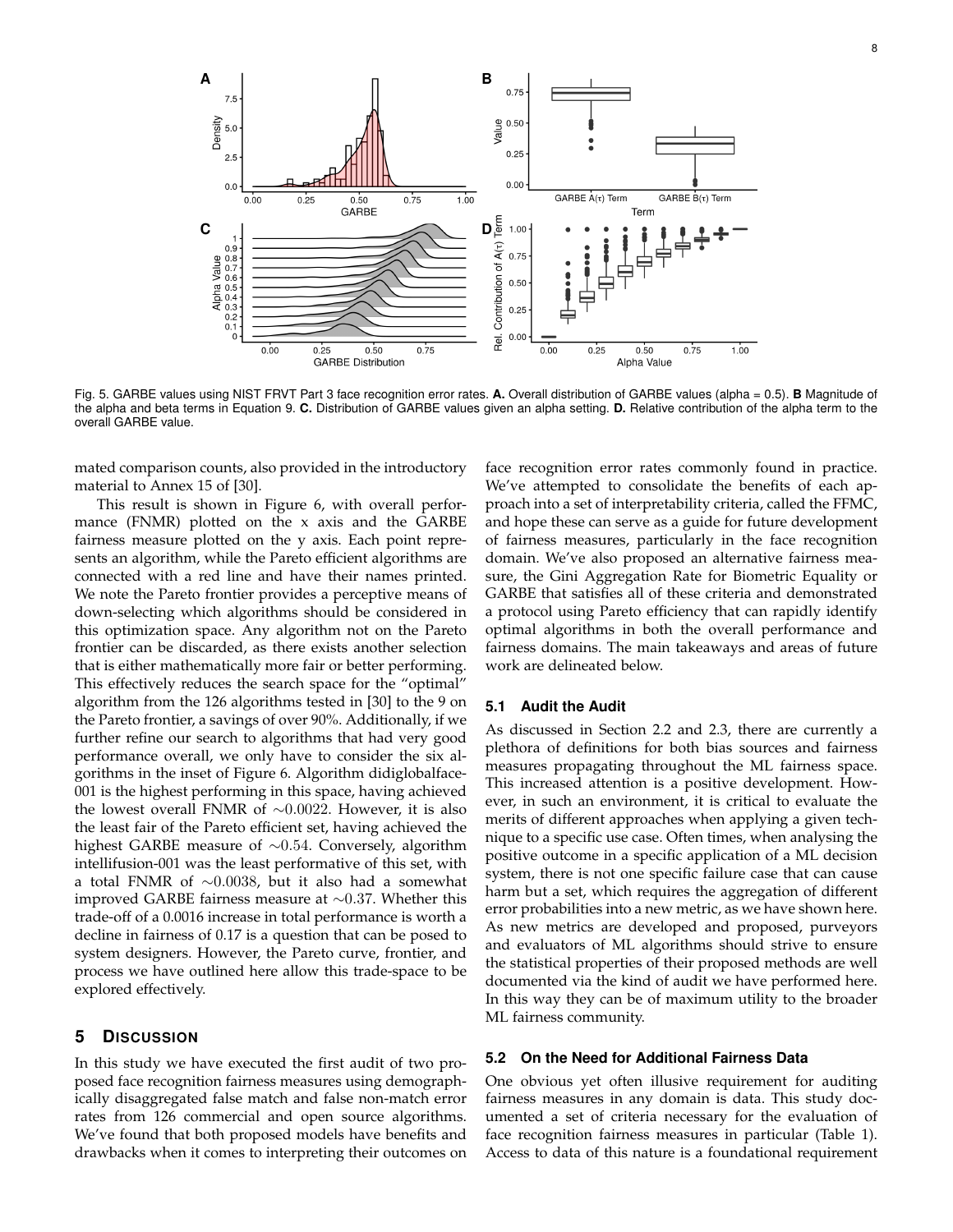

Fig. 6. Pareto curve of Gini Aggregation Rate for Biometric Equitability (GARBE) values plotted against overall performance (Total FNMR) using NIST FRVT Part 3 face recognition error rates. Red line connects algorithms that are Pareto efficient. No algorithms are weakly Pareto efficient. Inset shows zoom1ed area where total FNMR performance is less than 1%

for auditing fairness measures, yet datasets of this nature are limited at best. We have attempted to provide one such dataset by open sourcing the hand transcribed error rates, per demographic group, used in this research. However, even this dataset has certain drawbacks. For example, our dataset only shows error rates at a single populationwide FMR threshold. FNMR and FMR measures across a range of representative thresholds would allow for a more complete investigation. Additionally, our dataset only includes intra-demographic false match error rates (Maleto-Male and Female-to-Female, for example). However, as suggested elsewhere, equatability in the face recognition domain may depend on *inter*-demographic false match rates (Male-to-Female, for example) [74]. To promote future work in this area, evaluators of face recognition algorithms should consider making more robust datasets available to the community in a readily parsable format.

# **5.3 Limitations of Mathematical Formulations of Fairness**

Finally, we conclude with a discussion of the general term "fairness" in relation to the kind of mathematical audits we have performed here. As others have noted, fairness is a broad concept without a concise definition [50], [54]. Additionally, as observed by individuals, fairness is not primarily a mathematical construct but a social and perceptual one [75], [76]. We've used the term "fairness measure" as have others in the sense that these metrics relate to the *topic* of fairness, as they are used to reason about differential error rates. However, one area that is currently underresearched in the ML fairness community is how mathematical notions of fairness translate to perceptual notions of fairness. Human perception is often nonlinear and we have accounted for these non-linearities in measurements of physical intensity (e.g. light and sound [43]) and in economic models [77]. Furthermore, if a system has precisely

equal odds that a privileged and unprivileged group will receive a positive outcome in a given fairness space (e.g. a disparate impact of 1), does a human observing this system operate perceive it to be fair? There very well may be entire classes of AI systems, face recognition included, that regardless of their performance may be perceived as unfair in some applications. Should this be the case, then, despite current consensus in the literature, the term "fairness" may not be appropriate for describing the class of metrics that deal more narrowly with differential performance of the system rather than the perceptual fairness of a particular application of the system. We think studies to understand human perception of fairness will help bridge current gaps between notions of mathematical fairness based on accuracy and social/perceptual fairness in the ML fairness community.

## **ACKNOWLEDGMENTS**

This research was sponsored by the Department of Homeland Security, Science and Technology Directorate on contract number W911NF-13-D-0006-0003. The views presented here are those of the authors and do not represent those of the Department of Homeland Security, the U.S. Government, or their employers. The error rate data used in this research are publicly available from the U.S. National Institute of Standards and Technology in PDF form. We have parsed these error rates into a machine readable CSV file as part of this research and made this dataset available for the benefit of the ML fairness community at our organization's GitHub page (http://github.mdtf.org). The authors are thankful to their colleagues at the NIST Information Technology Laboratory and at the International Organization for Standardization (ISO), who's discussions and thoughts contributed to this work.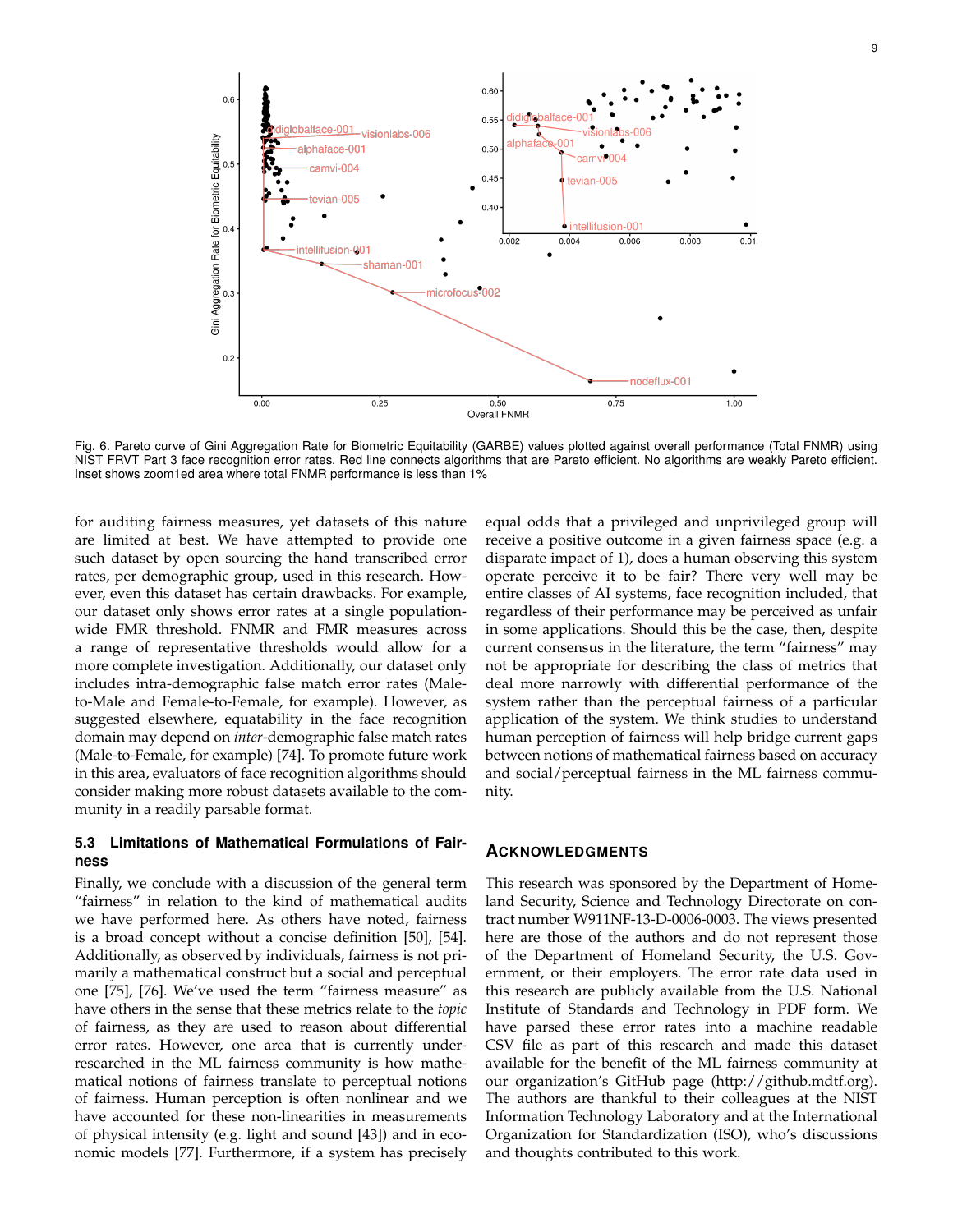# **REFERENCES**

- [1] International Standards Organization and International Electrotechnical Commission, "ISO/IEC 2382-37:2015: Information technology - vocabulary - part 37: Biometrics," *ISO/IEC, Editor*, 2015.
- [2] W. Freiwald, B. Duchaine, and G. Yovel, "Face processing systems: from neurons to real-world social perception," *Annual Review of Neuroscience*, vol. 39, pp. 325–346, 2016.
- [3] W. W. Bledsoe, "The model method in facial recognition," *Panoramic Research Inc., Palo Alto, CA, Rep. PR1*, vol. 15, no. 47, p. 2, 1966.
- [4] P. J. Phillips, H. Moon, S. A. Rizvi, and P. J. Rauss, "The feret evaluation methodology for face-recognition algorithms," *IEEE Transactions on pattern analysis and machine intelligence*, vol. 22, no. 10, pp. 1090–1104, 2000.
- [5] P. J. Phillips, W. T. Scruggs, A. J. O'Toole, P. J. Flynn, K. W. Bowyer, C. L. Schott, and M. Sharpe, "Frvt 2006 and ice 2006 large-scale results," *National Institute of Standards and Technology, NISTIR*, vol. 7408, no. 1, p. 1, 2007.
- [6] D. White, P. J. Phillips, C. A. Hahn, M. Hill, and A. J. O'Toole, "Perceptual expertise in forensic facial image comparison," *Proceedings of the Royal Society B: Biological Sciences*, vol. 282, no. 1814, p. 20151292, 2015.
- [7] Y. Taigman, M. Yang, M. Ranzato, and L. Wolf, "Deepface: Closing the gap to human-level performance in face verification," in *Proceedings of the IEEE conference on computer vision and pattern recognition*, 2014, pp. 1701–1708.
- [8] M. Wyman. (2017) The Future is Here: iPhone X. [Online]. Available: https://www.apple.com/newsroom/2017/ 09/the-future-is-here-iphone-x/
- [9] M. W. Team. (2015) Say "Hello" to Windows Hello on Windows 10. [Online]. Available: https://blogs.windows.com/windowsexperience/2015/07/ 25/say-hello-to-windows-hello-on-windows-10/.
- [10] A. W. Services. (2020) Amazon Rekognition: Automate Your Image and Video Analysis with Machine Learning. [Online]. Available: https://aws.amazon.com/rekognition/
- [11] Microsoft. (2017) Microsoft Cognitive Services: General availability for Face API, Computer Vision API and Content Moderator. [Online]. Available: https://azure.microsoft.com/en-us/blog/
- [12] A. W. Services, "Amazon rekognition customers," 2022. [Online]. Available: https://aws.amazon.com/rekognition/customers/
- [13] U.S. Customs and Border Patrol. (2021) CBP Expands Simplified Arrival in Arizona. [Online]. able: https://www.cbp.gov/newsroom/national-media-release/ cbp-expands-simplified-arrival-arizona#
- [14] C. Manaher. (2018) Privacy impact assessment for the traveler verification service. [Online]. Available: https://www.dhs.gov/ publication/dhscbppia-056-traveler-verification-service
- [15] C. Dumbrava, "Artificial intelligence at eu borders: Overview of applications and key issues," *European Parlimentary Research Service*, vol. PE 690.706, 2021.
- [16] J. A. James L Wayman, John Bowes. (2018) Smart gate update 2018: The world's longest-running faceautomated border across (abc) system. [Online]. Available: https://nigos.nist.gov/ifpc2018/presentations/ 06\_Wayman\_IFPC\_SmartGate\_2018\_revised.pdf
- [17] T. J. Times. (2019) Japan to begin screenig departing foreign travelers with facial recognition technology. [Online]. Available: https://www.japantimes.co.jp/news/2019/07/02/national/ japan-begin-screening-departing-foreign-travelers-facial-recognition-technology
- [18] C. Garvie, A. Bedoya, and J. Frankle, "The perpetual line-up. unregulated police face recognition in america. georgetown law center on privacy & technology," 2016.
- [19] M. Police. (2021) Facial recognition. [Online]. Available: https://www.met.police.uk/advice/ advice-and-information/fr/facial-recognition/
- [20] N. S. W. Government. (2021) Nsw police force and facial recognition. [Online]. Available: https://www.police.nsw.gov.au/ crime/terrorism/terrorism\_categories/facial\_recognition [21] M. Branchflower. (2018) Interpol face
- M. Branchflower. (2018) Interpol face recognition system (ifrs) and operations. [Online]. nition system (ifrs) and operations.<br>Available: https://nigos.nist.gov/ifpc2018/pres https://nigos.nist.gov/ifpc2018/presentations/11\_ branchflower\_NIST\_Meeting\_MB\_-\_November\_2018\_-\_FR.pdf
- [22] P. J. Phillips, F. Jiang, A. Narvekar, J. Ayyad, and A. J. O'Toole, "An other-race effect for face recognition algorithms," *ACM Transactions on Applied Perception (TAP)*, vol. 8, no. 2, pp. 1–11, 2011.
- [23] A. J. O'Toole, P. J. Phillips, X. An, and J. Dunlop, "Demographic effects on estimates of automatic face recognition performance, *Image and Vision Computing*, vol. 30, no. 3, pp. 169–176, 2012.
- [24] B. F. Klare, M. J. Burge, J. C. Klontz, R. W. V. Bruegge, and A. K. Jain, "Face recognition performance: Role of demographic information," *IEEE Transactions on Information Forensics and Security*, vol. 7, no. 6, pp. 1789–1801, 2012.
- [25] M. Ngan, P. J. Grother, and M. Ngan, *Face recognition vendor test (FRVT) performance of automated gender classification algorithms*. US Department of Commerce, National Institute of Standards and Technology, 2015.
- [26] J. Buolamwini and T. Gebru, "Gender shades: Intersectional accuracy disparities in commercial gender classification," in *Conference on fairness, accountability and transparency*, 2018, pp. 77–91.
- [27] C. M. Cook, J. J. Howard, Y. B. Sirotin, J. L. Tipton, and A. R. Vemury, "Demographic effects in facial recognition and their dependence on image acquisition: An evaluation of eleven commercial systems," *Transactions on Biometrics, Behavior, and Identity Science*, vol. 1, no. 1, 2019.
- [28] K. Krishnapriya, V. Albiero, K. Vangara, M. C. King, and K. W. Bowyer, "Issues related to face recognition accuracy varying based on race and skin tone," *IEEE Transactions on Technology and Society*, vol. 1, no. 1, pp. 8–20, 2020.
- [29] J. J. Howard, Y. B. Sirotin, and A. R. Vemury, "The effect of broad and specific demographic homogeneity on the imposter distributions and false match rates in face recognition algorithm performance," in *2019 IEEE 10th International Conference on Biometrics Theory, Applications and Systems (BTAS)*. IEEE, 2019, pp. 1–8.
- [30] P. Grother, M. Ngan, and K. Hanaoka, "Face Recognition Vendor Test (FRVT) Part 3: Demographic Effects," United States National Institute of Standards and Technology, Tech. Rep., 2019.
- [31] J. G. Cavazos, P. J. Phillips, C. D. Castillo, and A. J. O'Toole, "Accuracy comparison across face recognition algorithms: Where are we on measuring race bias?" *IEEE transactions on biometrics, behavior, and identity science*, vol. 3, no. 1, pp. 101–111, 2020.
- [32] K. Hill, "Wrongfully Accused by an Algorithm," *The New York Times*, 2020. [Online]. Available: https://www.nytimes.com/ 2020/06/24/technology/facial-recognition-arrest.html
- [33] ——, "Another Arrest, and Jail Time, Due to a Bad Facial Recognition Match," *The New York Times*, 2020. [Online]. Available: https://www.nytimes.com/2020/12/29/technology/ facial-recognition-misidentify-jail.html
- [34] E. Anderson, "Controversial Detroit facial recognition got him arrested for a crime he didn't commit," *The Detriot Free Press*, 2020. [Online]. Available: https: //www.freep.com/story/news/local/michigan/detroit/2020/ 07/10/facial-recognition-detroit-michael-oliver-robert-williams/ 5392166002/
- [35] A. Eisgrau. (2020) Acm us technology policy committee urges suspension of private and mental use of facial recognition technologies. [Online]. Available: https://www.acm.org/media-center/2020/june/ ustpc-issues-statement-on-facial-recognition-technologies
- [36] E. Commission. (2021) New rules for artificial intelligence questions and answers. [Online]. Available: https://ec.europa. eu/commission/presscorner/detail/en/QANDA\_21\_1683
- [37] E. Jillison. (2021) Aiming for truth, fairness, and equity in your company's use of ai. [Online]. Available: https://www.ftc.gov/news-events/blogs/business-blog/<br>2021/04/aiming-truth-fairness-equity-your-companys-use-ai 2021/04/aiming-truth-fairness-equity-your-companys-use-ai
- [38] T. d. F. Pereira and S. Marcel, "Fairness in biometrics: a figure of merit to assess biometric verification systems," *IEEE Transactions on Biometrics, Behavior, and Identity Science*, pp. 1–1, 2021.
- [39] P. Grother, "Demographic differentials in face recognition algorithms," *EAB Virtual Event Series - Demographic Fairness in Biometric Systems*, 2021.
- [40] N. A. Saxena, K. Huang, E. DeFilippis, G. Radanovic, D. C. Parkes, and Y. Liu, "How do fairness definitions fare? testing public attitudes towards three algorithmic definitions of fairness in loan allocations," *Artificial Intelligence*, vol. 283, p. 103238, 2020.
- [41] J. Angwin, J. Larson, and S. M. Lauren Kirchner, "Machine Bias." [Online]. Available: https://www.propublica.org/article/ machine-bias-risk-assessments-in-criminal-sentencing
- [42] J. Dressel and H. Farid, "The accuracy, fairness, and limits of predicting recidivism," *Science advances*, vol. 4, no. 1, p. eaao5580, 2018.